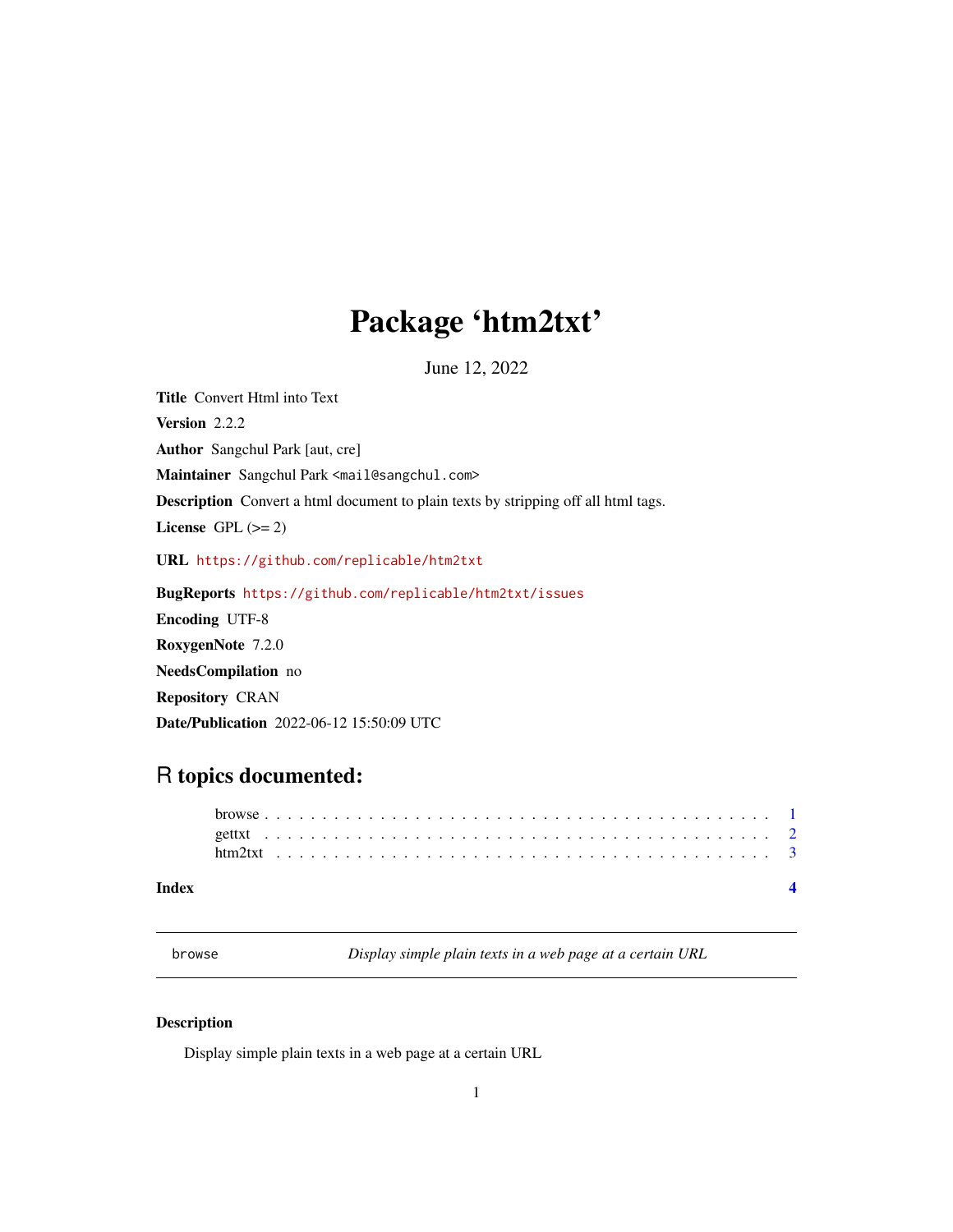#### <span id="page-1-0"></span>Usage

browse(URL, ...)

#### Arguments

| URL                     | A character indicating the URL of a web page. |
|-------------------------|-----------------------------------------------|
| $\cdot$ $\cdot$ $\cdot$ | Other gettxt arguments.                       |

#### Value

None (invisible NULL).

#### Examples

```
browse("https://www.wikipedia.org/")
```
<span id="page-1-1"></span>

| gettxt | Extract simple plain texts from a web page at a certain URL |  |
|--------|-------------------------------------------------------------|--|
|        |                                                             |  |

#### Description

Extract simple plain texts from a web page at a certain URL

#### Usage

 $gettxt(URL, encoding = "UTE-8", ...)$ 

#### Arguments

| URL      | A character indicating the URL of a web page.                        |
|----------|----------------------------------------------------------------------|
| encoding | Encoding method (e.g., "UTF-8", "latin1", "bytes", "unknown", etc.). |
| .        | Other htm2txt arguments.                                             |

#### Value

A character containing plain texts converted from the htm document at the URL.

#### Examples

text = gettxt("https://www.wikipedia.org/")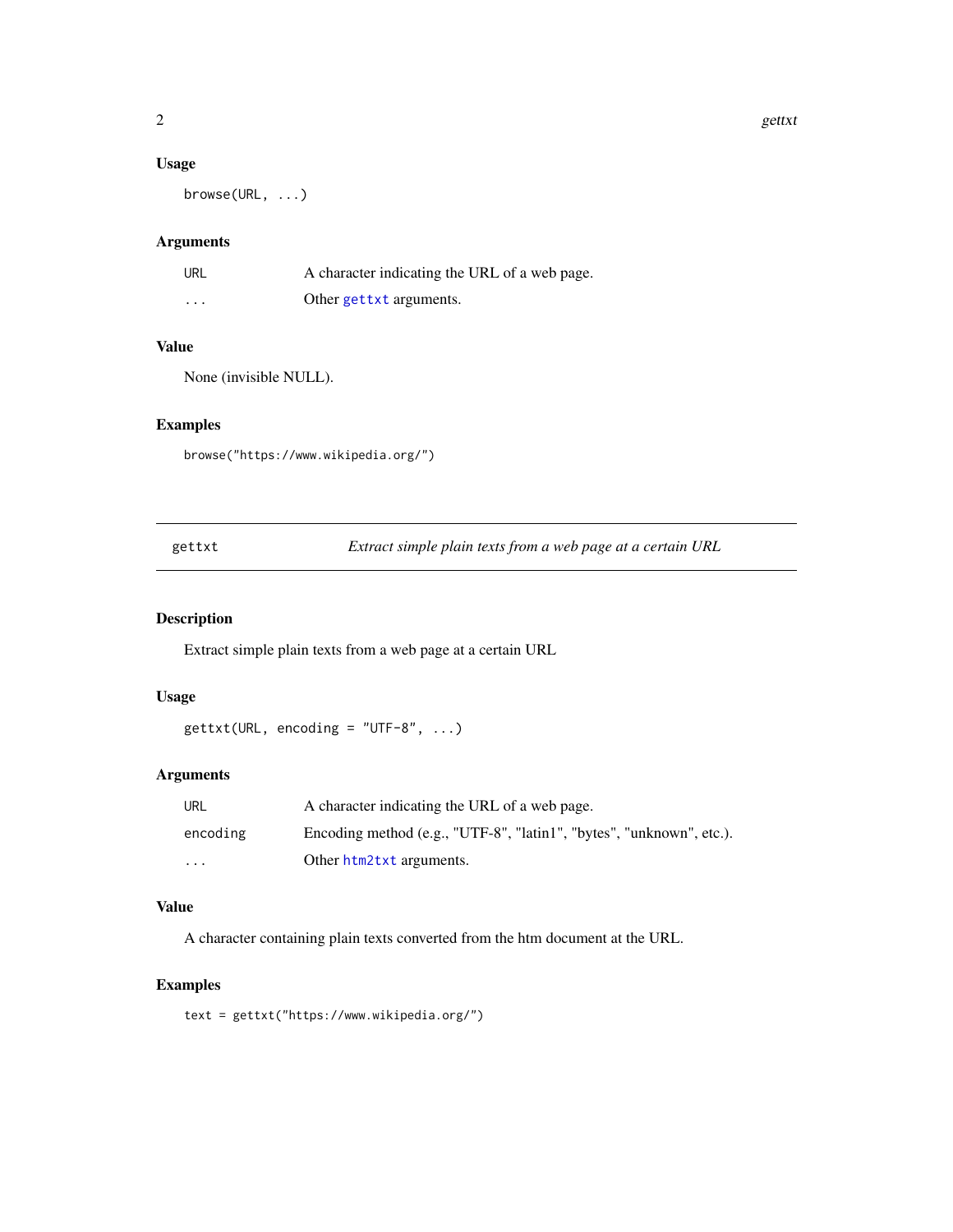<span id="page-2-1"></span><span id="page-2-0"></span>

#### Description

Convert a html document to plain texts by stripping off all html tags

#### Usage

```
htm2txt(htm, list = "\n• ", pagebreak = "\n\n----------\n\n")
```
#### Arguments

| htm       | A character vector, containing a html document, to be converted into plain texts<br>(other objects are coerced into character vectors).                         |
|-----------|-----------------------------------------------------------------------------------------------------------------------------------------------------------------|
| list      | A character that replaces "li" tags (referring to a numbering or bullet for lists).<br>The default is a line change followed by a bullet character and a space. |
| pagebreak | A character that replaces "hr" tags (referring to a thematic change in the content<br>or a page break).                                                         |

#### Value

A character vector containing plain texts converted from the html document.

#### Examples

```
text = htm2txt("<html><body>html texts</body></html>")
text = htm2txt(c("Hello<p>World", "Goodbye<br>Friends"))
text = htm2txt("<p>Menu:</p><ul></li></li>Coffee</li><li>Tea</li></ul>", list = "\n- ")
text = htm2txt("Page 1<hr>Page 2", pagebreak = "\n\n[NEW PAGE]\n\n")
```